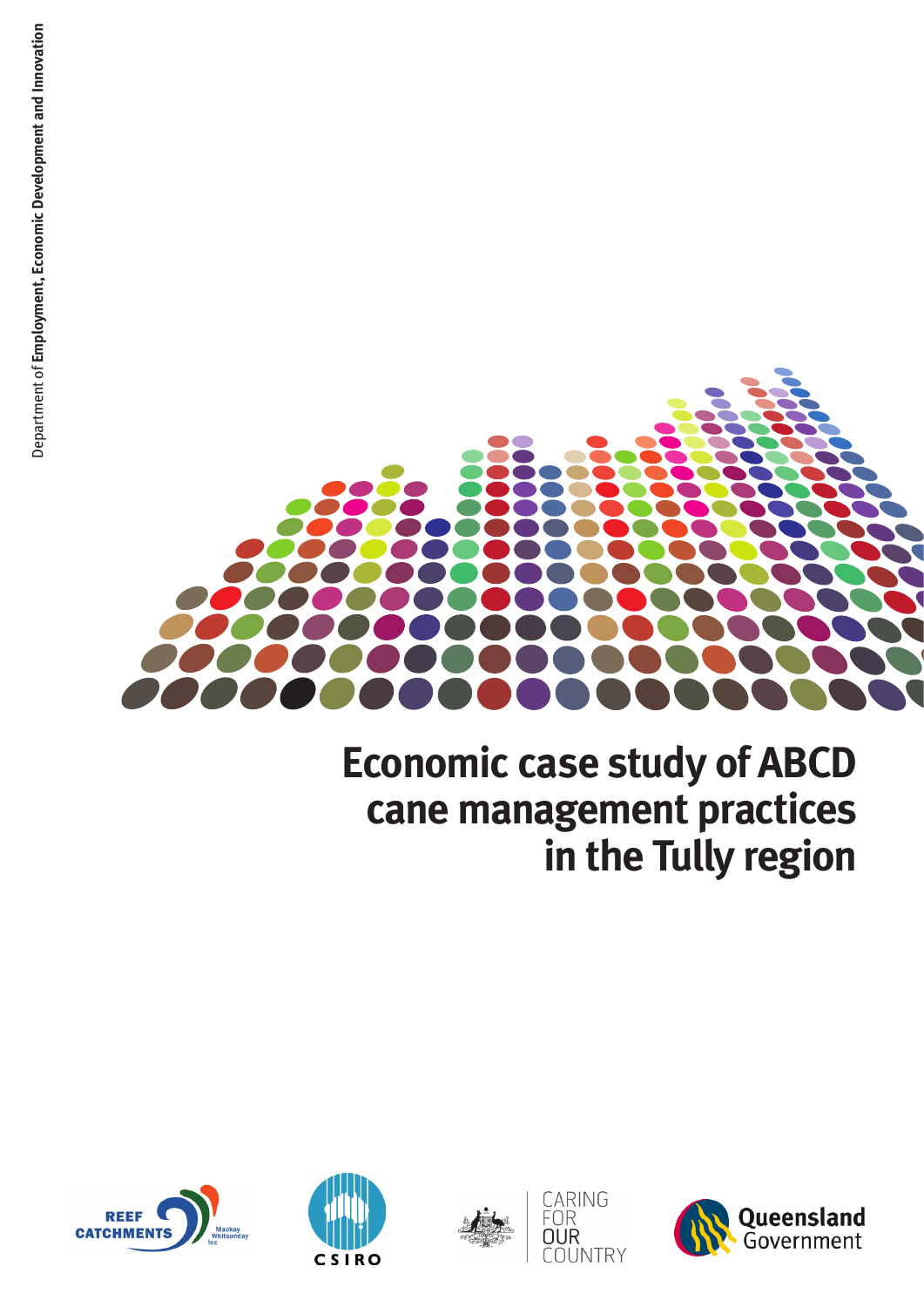## **1. Introduction**

A case study was undertaken to determine the economic impact of a change in management class as detailed in the A, B, C and D management class framework. This document focuses on the implications of changing from D to C, C to B and B to A class management in the Tully region and if the change is worthwhile from an economic perspective. This report provides a guide to the economic impact that may be expected when undertaking a particular change in farming practices and will ultimately lead to more informed decisions being made by key industry stakeholders. It is recognised that these management classes have certain limitations and in many cases the grouping of practices may not be reflective of the real situation.

The economic case study is based on the A, B, C and D management class framework for water quality improvement developed in 2007/2008 by the wet tropics natural resource management region. The framework for wet tropics is currently being updated to clarify some issues and incorporate new knowledge since the earlier version of the framework. However, this updated version is not yet complete and so the Paddock to Reef project has used the most current available version of the framework for the modelling and economics.

As part of the project specification, sugarcane crop production data for the Tully region was provided by the APSIM model.

Because of the complexity involved in the economic calculations, a combination of the FEAT, PiRisk and a custom made spreadsheet was used for the economic analysis. Figures calculated in the FEAT program were transferred to the custom made spreadsheet to develop a discounted cash flow analysis. The marginal cash flow differences for each farming system were simulated over a 5-year and 10-year planning horizon to determine the Net Present Value of changing across different management practices. PiRisk was used to test uncertain parameters in the economic analysis and the potential risk associated with a change in value.

# **2. Economic analysis parameters**

Each farming business is unique in its circumstances and therefore the parameters and assumptions used in this economic analysis do not reflect each individual situation. Consideration of individual circumstances must be made in order to make an informed investment decision. The parameters listed below are based on historical data and information provided by growers and technical experts to develop a representative farm. The major economic parameters used include:

- 120 hectare representative farm.
- Net sugar price: \$349.30. This is the 5 year average price from 2005 to 2009.
- CCS: 12.86. This is the 5 year average CCS for the Tully Sugar Mill.
- Sugarcane yields provided by APSIM.
- Contractors used for harvesting, planting and some spraying operations.
- Contract harvest cost: \$7.50/tonne without GPS guidance for D, C and B class management, and \$7.80/t with GPS guidance for A class management.
- Contract planting cost: \$360/ha without GPS guidance for D and C class management, \$370/ ha with GPS guidance for B class management and \$400/ha with GPS guidance for A class management.
- Contract spraying cost: \$30/ha.
- Fuel price without GST and after rebate: \$0.85/L.
- Labour cost: \$30/hour.
- Soil tests are \$130 each and leaf test are \$50 each.
- Crop cycle consists of fallow, plant and four ratoon cane crops. Each part of the crop cycle has an equal proportion of land area.
- Green cane trash blanketing is used across all management classes.
- Bare/weedy fallow used in D and C class management.
- Cowpea fallow crop grown for green manure in A and B class management.
- Lime is applied in the fallow area of all management classes.
- All chemical and fertiliser prices are based on April 2010 figures.
- Grower changes from narrow rows (1.5m) to wider rows (1.8m) in the process of implementing controlled traffic as the move is made from C class to B class management.
- Detailed machinery operations, fertiliser application rates and chemical application rates are contained in a publication produced by Van Grieken, Webster, Coggan, Poggio, Thorburn and Biggs (2010).
- The information presented on A class management is based on practices under research and not thoroughly tested on a commercial scale. Caution must be taken with the interpretation of the actual numbers presented in this management class.
- Transaction costs are not included in this analysis. Examples of transaction costs include the time spent purchasing and learning about the new equipment purchased.
- The economic analysis is a steady state analysis for a representative property operating exclusively in each management class. In reality, most farms would operate across a few management classes, and there may be varying periods of transition. This analysis assumes that the transition to a new management practice occurs in the first year
- Figures are exclusive of GST where applicable.

## **3. Gross margins and potential practice changes**

The main objective of this section is to identify the gross margin of fallow, plant and ratoon cane crops (table 1) in a sugarcane farming business. It is assumed that no revenue is received from the legume green manure crops grown in fallow and that the legume crop is grown for green in half of the total fallow area for A and B management class, with the remainder of area in bare fallow. A bare fallow is used in C and D management class. Labour has been treated as a variable cost (\$30/ hr) in the gross margin analysis to allow for a more accurate comparison between management practices.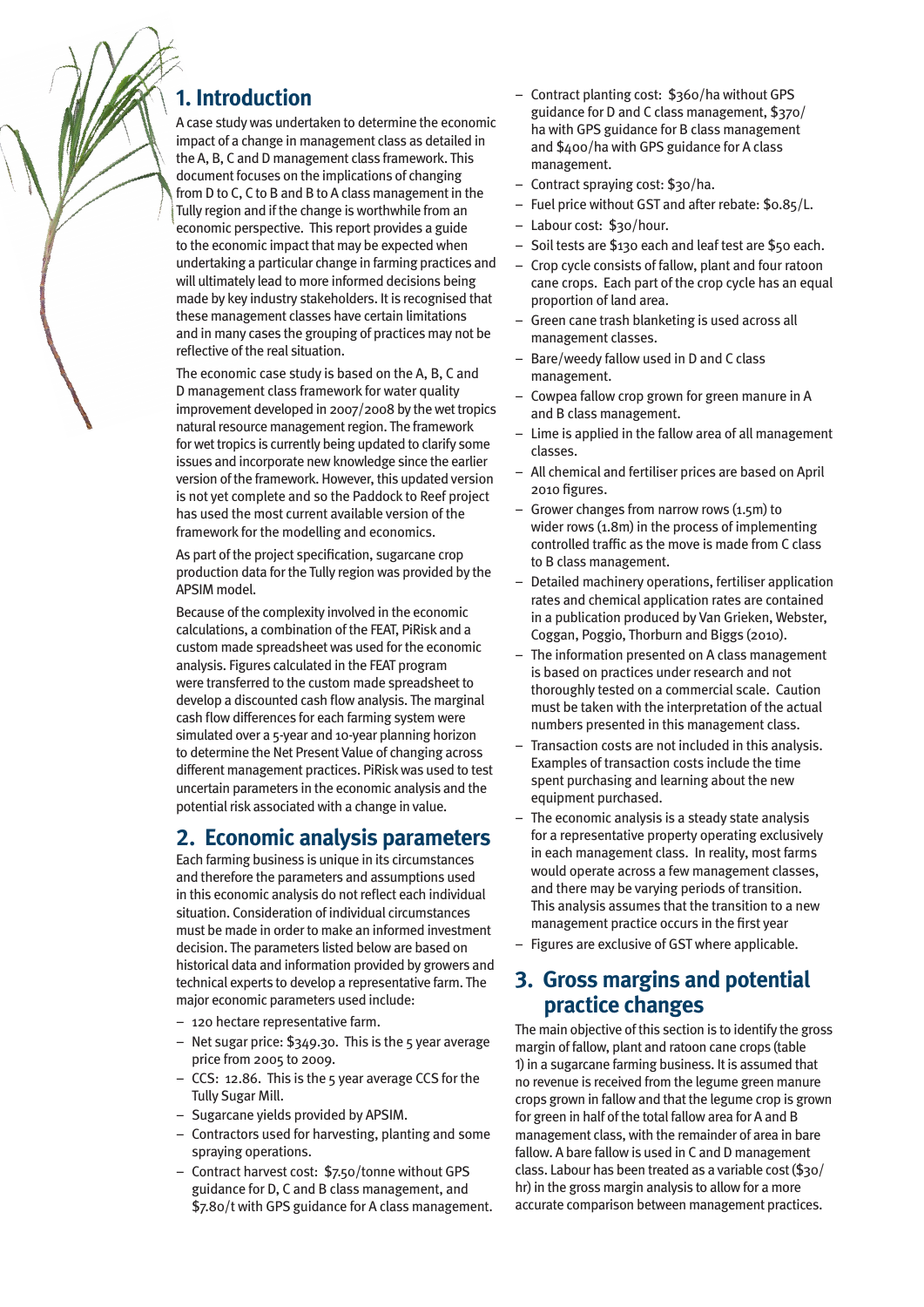### *Table 1: Gross margins*

| Scenario<br>name | <b>Plant cane</b><br>GM/ha | <b>Ratoon 1</b><br>GM/ha | <b>Ratoon 2</b><br>GM/ha | Ratoon 3<br>GM/ha | Ratoon 4<br>GM/ha | <b>Bare fallow</b><br>GM/ha | <b>Cowpea fallow</b><br>GM/ha | <b>Farm</b><br>GM/ha |
|------------------|----------------------------|--------------------------|--------------------------|-------------------|-------------------|-----------------------------|-------------------------------|----------------------|
| A class          | \$843                      | \$1,419                  | \$1,487                  | \$1,546           | \$1,774           | $-$ \$245                   | $-$ \$405                     | \$1,124              |
| <b>B</b> class   | \$717                      | \$1,402                  | \$1,510                  | \$1,544           | \$1,815           | $-$ \$330                   | $-$ \$490                     | \$1,096              |
| C class          | \$484                      | \$1,226                  | \$1,334                  | \$1,413           | \$1,677           | $-$ \$477                   | <b>NA</b>                     | \$943                |
| D class          | \$243                      | \$1,148                  | \$1,260                  | \$1,321           | \$1,589           | $-5425$                     | <b>NA</b>                     | \$856                |

Table 1 shows a trend of increasing farm gross margin per hectare as practices change from D class through to A class management. This trend is largely associated with savings in tillage, fertiliser, weed control and labour costs in the plant and ratoon cane crops. The fallow gross margin is negative for A,B,C&D management class due to no revenue generated from a cowpea or bare fallow. As anticipated, the gross margin for plant cane crops is lower than ratoon cane crops because of the higher input costs associated with plant cane operations (e.g. tillage and planting).

Table 2 shows the potential practice changes that a business may undertake in the transition from one management class to another management class. The changes listed will vary for each farming business and largely depend on soil type, farm size, machinery, access to contractors and individual circumstances.

# **4. Capital costs**

The capital costs incurred by a business transitioning from one management class to another will vary substantially and largely depend on individual circumstances. The capital costs that have been included in this economic analysis are shown in Table 3, although for each business this list would be different. Therefore, the capital costs used in the analysis represent just one possible scenario.

In addition to the capital costs, there are annual costs associated with changing management classes. These annual costs are associated with a more detailed nutrient management plan used in B class and A class management practices. For B class management, 2 soil tests per annum, while for A class management 4 soil tests and 2 leaf tests per annum.

# **5. Investment analysis**

An investment analysis was undertaken using the net present value (NPV) technique to determine if the investment in capital is worthwhile and creating value for the farming business. The investment analysis framework implicitly accounts for the opportunity cost of the extra capital investment involved. Given the economic parameters used in the analysis, an investment should be accepted if the net present value is positive and rejected if it is negative. A discount rate of 7% has been used to convert the future cash flows of the cane business to their present values (value in today's dollar terms). Table 4 displays the net present values associated with changing from one class to another class over both a 5 year and 10 year investment period.

Changing from D to C management class requires no additional capital outlays and earns a positive NPV

## *Table 2: Potential practice changes*

| <b>D</b> class to C class                                                                        |
|--------------------------------------------------------------------------------------------------|
| Slight reduction in the number of soil preparation passes before cane planting                   |
| Reduction in cultivation in ratoon cane                                                          |
| Reduction in fertiliser application rates                                                        |
| More flexible chemical strategy across the farm (e.g. use of spray out in fallow)                |
| <b>Basic record keeping</b>                                                                      |
| Limited soil tests taken                                                                         |
| Decrease in farm labour requirements                                                             |
| <b>C</b> class to B class                                                                        |
| <b>GPS used for planting</b>                                                                     |
| Controlled traffic at 1.8m row spacing                                                           |
| Further reduction in tillage passes before cane planting                                         |
| No tillage in ratoon cane                                                                        |
| Soil tests undertaken in each fallow block before planting                                       |
| Fertiliser application rates based on soil tests                                                 |
| Use of cowpea legume crop in half of the fallow area for green manure                            |
| Spray-out of fallow area                                                                         |
| Increased chemical use, but targeted to each blocks requirements                                 |
| Development of a soil management plan                                                            |
| Paper based records of block activities                                                          |
| Use of climate and weather forecasts                                                             |
| Decrease in farm labour requirements                                                             |
| <b>B</b> class to A class                                                                        |
| All major machinery controlled by GPS guidance                                                   |
| Increase in contract harvesting cost to accommodate for the GPS on harvester and haul-outs       |
| Further reduction in tillage passes before cane planting, zero tillage after planting.           |
| EM mapping of farm                                                                               |
| Soil test taken in each fallow block and selected leaf tests undertaken                          |
| Fertiliser & soil ameliorant rates application rates based on soil and leaf tests and EM mapping |
| Use of cowpea legume crop in half of the fallow area for green manure                            |
| Spray-out of fallow area                                                                         |
| Variable chemical application using maps and GPS                                                 |

Knockdown chemicals used more and residual chemicals used less

- Zonal spraying with a hooded sprayer
- Detailed electronic based farm records

Decrease in farm labour requirements

| Table 3: Capital costs            |          |  |  |  |
|-----------------------------------|----------|--|--|--|
| <b>Capital item</b>               | Cost (S) |  |  |  |
| D class to C class                |          |  |  |  |
| No capital investment             | O        |  |  |  |
| C class to B class                |          |  |  |  |
| Stool splitter fertiliser box     | 40 000   |  |  |  |
| <b>Sprayer modifications</b>      | 5000     |  |  |  |
| <b>Harvester modifications</b>    | 12 500   |  |  |  |
| <b>Farm tractor modifications</b> | 1500     |  |  |  |
| Total                             | 59 000   |  |  |  |
| <b>B</b> class to A class         |          |  |  |  |
| <b>GPS on farm tractor</b>        | 40 000   |  |  |  |
| Shielded sprayer                  | 28 000   |  |  |  |
| Ripper/rotary hoe mods            | 20 000   |  |  |  |
| Total                             | 88000    |  |  |  |

Note: The information presented on A class management is based on practices under research and not thoroughly tested on a commercial scale. Caution must be taken with the interpretation of the actual numbers presented in this management class